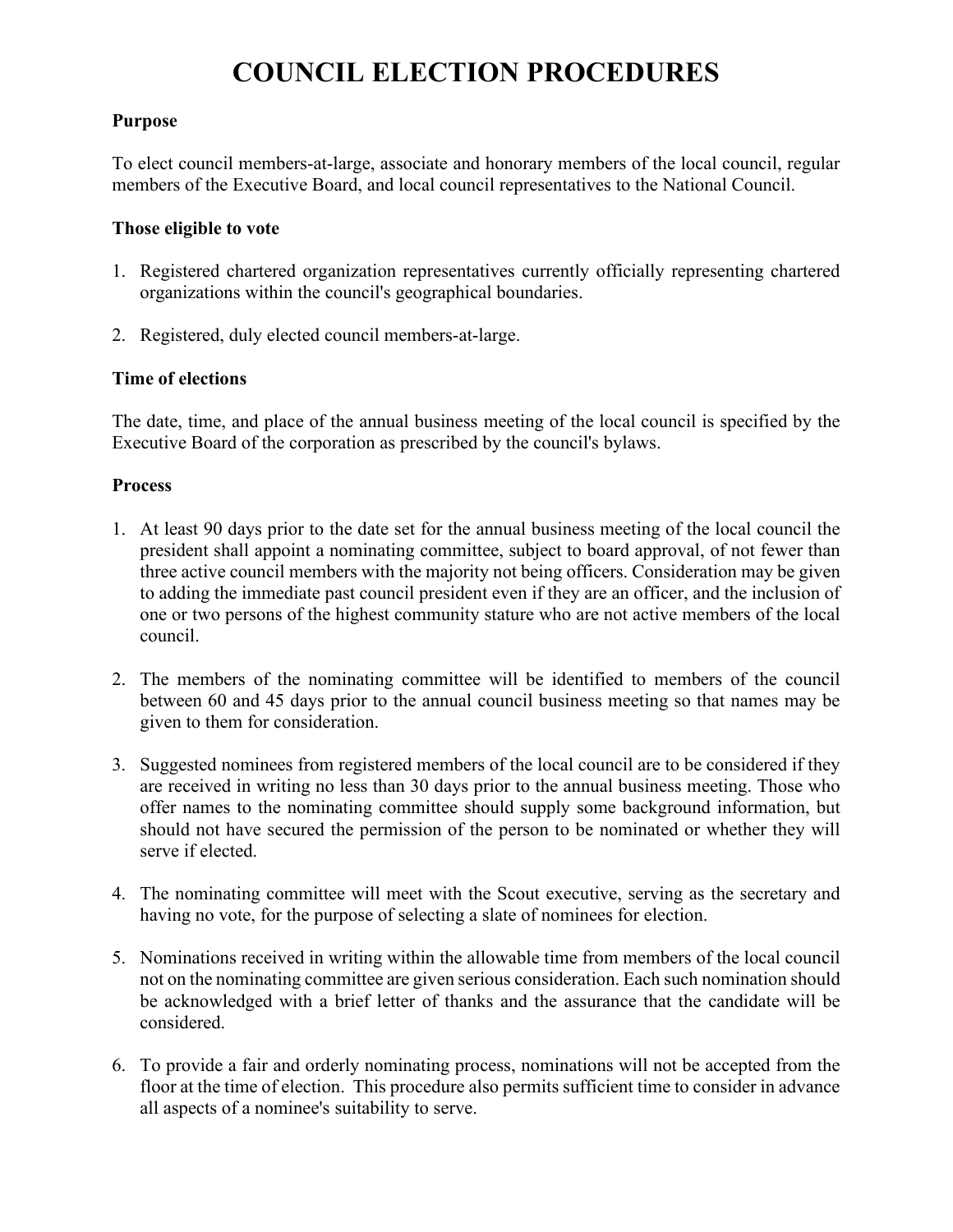7. The nominating committee will select a slate consisting of a single candidate for each council officer position and no more than the legally allowable number of persons for each of the following categories: council members-at-large, associate and honorary members, Executive Board members, advisory council members, local council representatives to the National Council; however, the committee may elect not to completely fill the associate and honorary member categories, as well as the advisory council.

The nominating committee will then ensure that sufficient copies of the ballot are printed and that one is provided to each official voting member present at the local council annual business meeting. The order of listing on the ballot is as follows:

# **Chartered organization representatives and members-at-large voting**

Council members-at-large Associate and honorary members Executive Board members Advisory council members Local council representatives to the National Council

## **As prescribed in the Bylaws, the following are elected by the Executive Board at its first meeting following the council annual meeting**

Council officers (except Scout executive) District chairmen to serve on the Executive Board

8. Following the elections it is important to notify those elected, to congratulate each, and to register those not already registered as active members of the Boy Scouts of America.

# **Details and Contingencies**

- 1. Newly elected persons take office immediately following the meeting where they are elected.
- 2. Should any portion of the nominating committee's report be rejected, another slate must be presented at a subsequent meeting. The new slate may or may not reflect different candidates and is once again based upon the nominating committee's recommendations. Whenever a slate is rejected, a meeting to consider the new slate must be held no more than 60 days after the annual business meeting. During that period the nominating committee should review any write-in nominations and comments from the meeting where the slate was rejected and to address the concerns leading to the rejection of the original slate.

Formal notice of the rescheduled meeting, stating the purpose, etc., should be sent to eligible voters. The nominating committee should, at the rescheduled meeting, be called upon by the president to proceed with that portion (or portions) of the election that was not completed.

3. In the event that a resolution is still not obtained, the process described in "2" above will be followed once more. Failing resolution the second time, the president may (a) elect to entertain a motion to follow the process in "2" above once again, or (b) dismiss the present nominating committee and appoint a new one which will meet and draw up a slate to be presented according to the guidelines above.